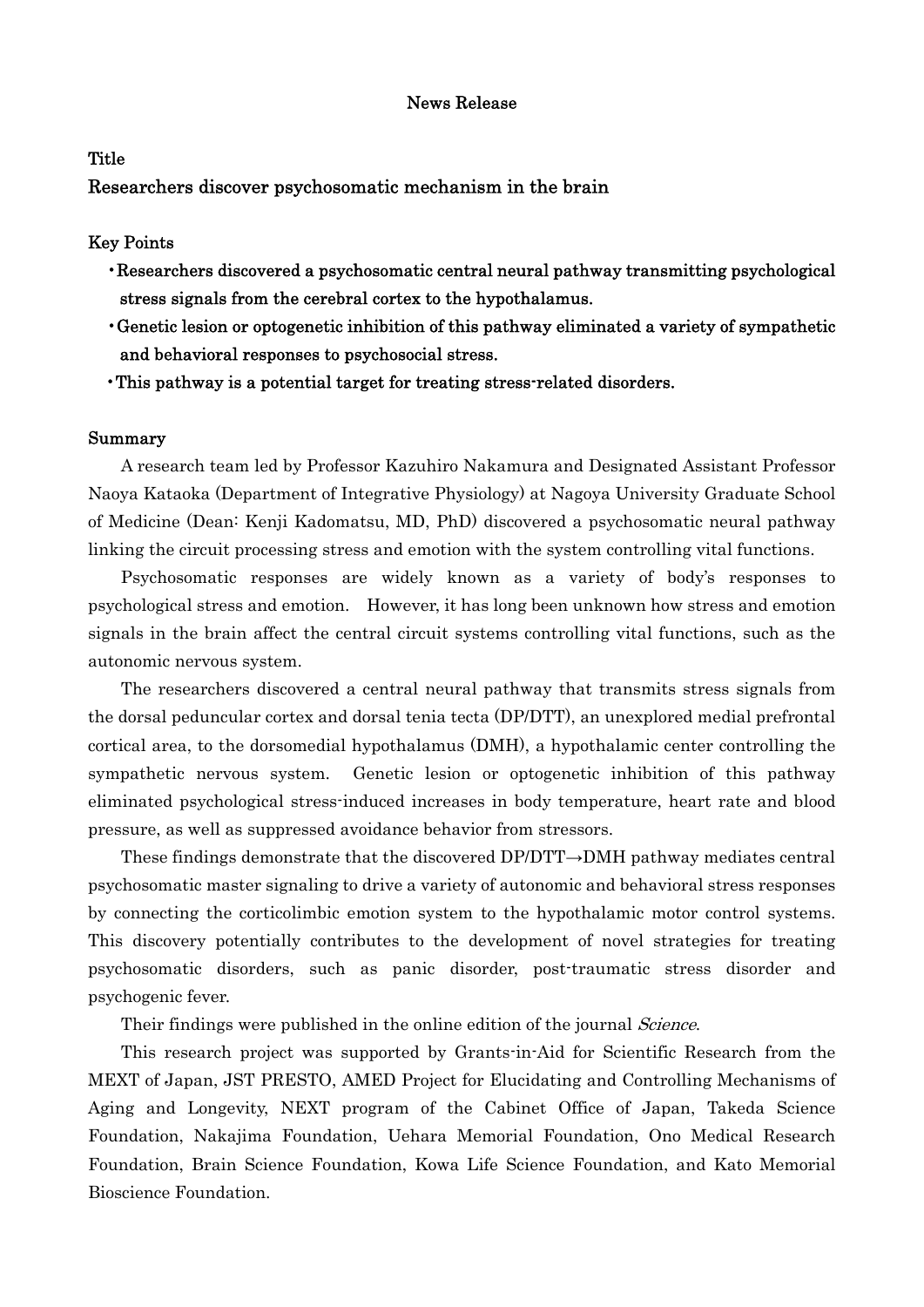### Research Background

Psychological stress and emotions affect the regulations of vital functions to elicit various responses, which are called psychosomatic responses. For instance, psychological stress increases body temperature, heart rate and blood pressure by activating the hypothalamic brain area controlling the sympathetic nervous system. However, it has been an open question how stress and emotion signals in the brain activate the hypothalamic autonomic center. Addressing this question would significantly contribute to understanding the etiologies of many psychosomatic disorders.

#### Research Results

The researchers sought for brain neuronal groups that transmit psychological stress signals to the dorsomedial hypothalamus (DMH), which controls the sympathetic nervous system. They discovered a group of DMH-projecting excitatory neurons in the dorsal peduncular cortex and dorsal tenia tecta (DP/DTT), an unexplored medial prefrontal cortical area, in rats. These neurons were found to transmit stress signals to the DMH and thereby, activate the sympathetic nervous system to increase brown adipose tissue thermogenesis, heart rate and blood pressure.

Genetic lesions of DP/DTT→DMH projection neurons suppressed brown adipose tissue thermogenesis and hyperthermia evoked by exposure of the rats to social defeat stress, an animal model of psychosocial stress (Fig. 1A and B). On the other hand, the lesioned rats exhibited intact regulation of normal body temperature. In vivo optogenetic inhibition of DP/DTT→DMH projection neurons also strongly inhibited stress-induced increases in body temperature, heart rate and blood pressure (Fig. 1C and D). These results indicate that the transmission of psychological stress signals mediated by the DP/DTT→DMH pathway is essential to drive sympathetic stress responses, while this pathway does not contribute to the basal maintenance of homeostasis.

Stressed animals usually exhibit avoidance behavior from the stressors. However, the test rats in which the DP/DTT→DMH pathway was optogenetically inhibited did not show avoidance, but did interact with the stressor rats that had attacked the test rats during social defeat stress beforehand (Fig. 2). This finding shows that the DP/DTT $\rightarrow$ DMH pathway also drives avoidance behavior from stressors, as well as sympathetic stress responses.

In addition, the DP/DTT was found to receive stress signal inputs from multiple emotion-related forebrain regions, indicating that the DP/DTT integrates stress and emotion signals from the forebrain regions and transmit the integrated psychosomatic signal to the DMH to drive the variety of sympathetic and behavioral responses (Fig. 3).

#### Research Summary and Future Perspective

The researchers discovered an important brain neural pathway mediating psychosomatic responses. Retrogradely tracing the neural pathway from the DP/DTT may lead to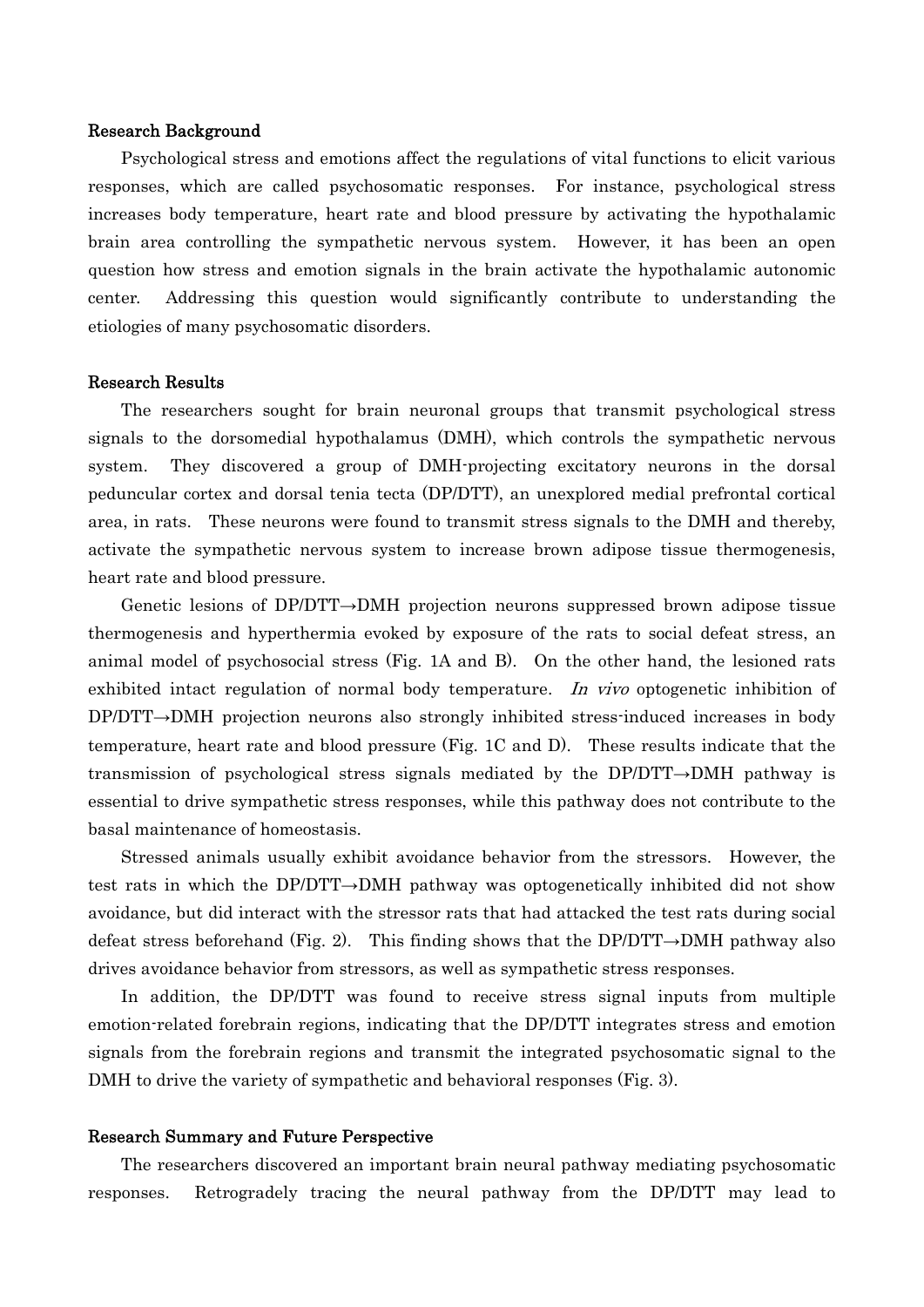elucidation of the scientific entity of what we call "stress" and "emotion". Also, the present findings will contribute to understandings of the etiologies of stress-related disorders involving aberrant psychosomatic responses, such as panic disorder, post-traumatic stress disorder (PTSD) and psychogenic fever. The DP/DTT→DMH pathway may particularly be a good target for treating such disorders because this pathway does not contribute to basal homeostasis of the body.



# Fig. 1

A: Genetic lesions of DP/DTT→DMH projection neurons (black spots). Compared with the control rat (left), neurons in the DP/DTT area (arrowheads) disappeared in the lesioned rat (right).

B: Social defeat stress (gray) increased temperatures of brown adipose tissue  $(\Delta T_{\text{BAT}})$  and body core ( $\Delta T_{\text{core}}$ ) in the control rat, but not in the lesioned rat.

C: In vivo optogenetic inhibition of DP/DTT→DMH neurons transduced with the photosensitive chloride channel, iChloC.

Photoinhibited D: Photoinhibition of DP/DTT→DMH neurons for 10 min suppressed the increase in heart rate (HR) induced by social defeat stress.

Control rat





#### Photoinhibited Fig. 2

A test rat that had received social defeat stress habituated in the test field, and then the stressor rat (black-and-white rat) that had attacked the test rat during the stress was caged and placed in the field. The control test rat (left) stayed away from the stressor, whereas photoinhibition of DP/DTT→DMH neurons (right) actively interacted with the stressor rat. Behavior of test rats was traced for 10 min.